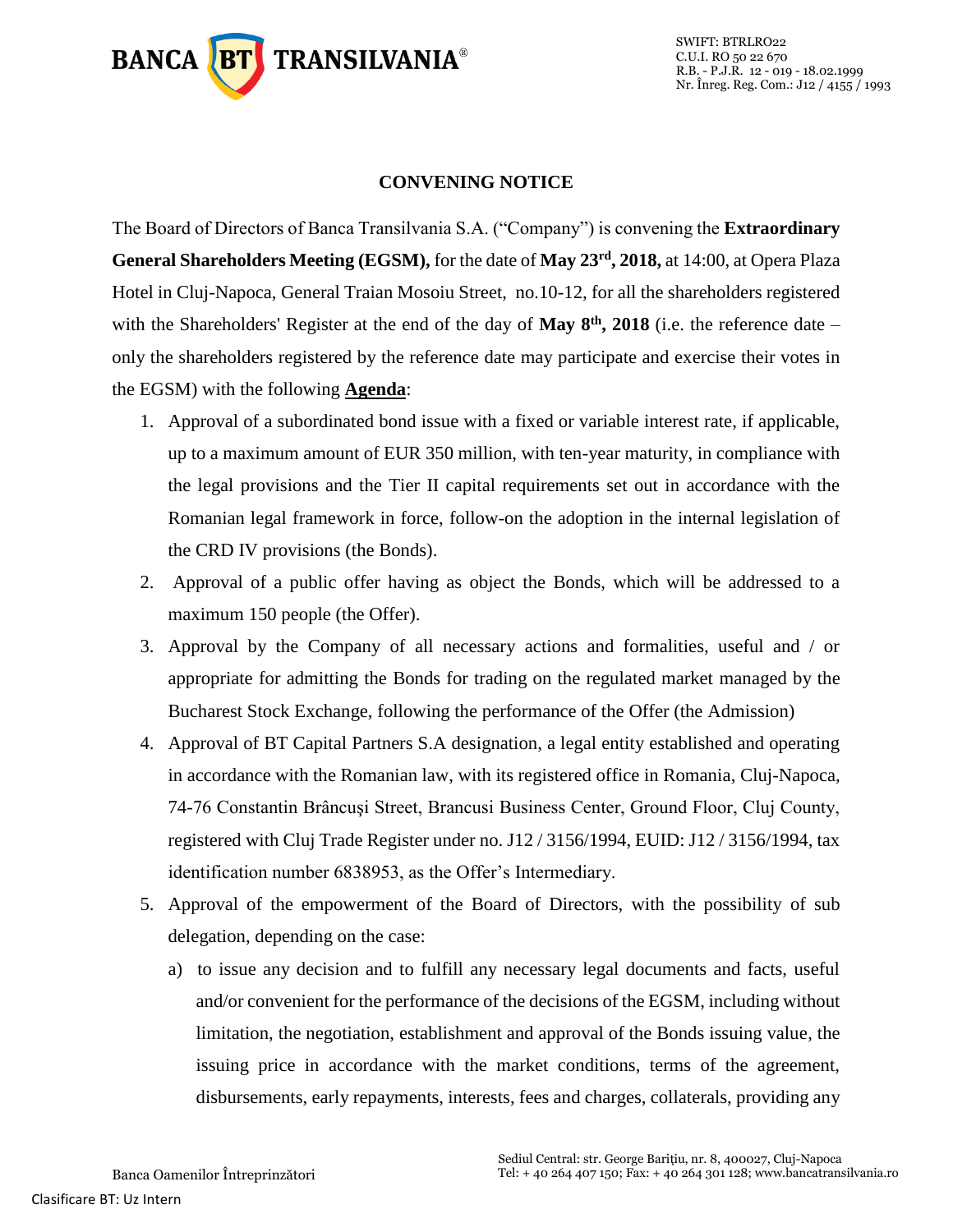

SWIFT: BTRLRO22 C.U.I. RO 50 22 670 R.B. - P.J.R. 12 - 019 - 18.02.1999 Nr. Înreg. Reg. Com.: J12 / 4155 / 1993

type of tangible collaterals, ensuring the drafting and publication, if necessary of any offer prospectus, as well as the negotiation, approval and signing of any documents related to the Offer and Admission, negotiation and signing of any agreements with intermediaries and consultants and the completion of any necessary legal documents and deeds if they are in accordance with the EGSM decisions;

- b) to approve any agreements and/or arrangements concerning the Bonds and / or Offer and / or Admission or any other arrangements, offer prospectus, any subscription agreements, sale, agency, trust of consultancy, certificates, statements, registers, and annexes and any other required documents, to perform any formalities and to authorize and / or execute any other necessary actions so as to give full effects to the issue of Bonds and / or Offer and / or Admission (as appropriate) and to empower the representatives of the Company to sign any such documents, to fulfill any such formalities and to fulfill any such actions; and
- c) to sign any documents, in the name and on behalf of the Company, with full power and authority, to file, to request the publication of the decision in the Official Gazette of Romania, Part IV, to collect any documents and to fulfill any necessary formalities in relationship with the Trade Register Office, as well as before any other authority, public institution, legal entity or individual, as well as to execute any operations, in order to fulfill and ensure the legality of the decisions of the EGSM.
- 6. Approval of the date of **June 15th 2018** as registration date and ex-date **June 14th 2018**, for the identification of the shareholders entitled to benefit of other rights and to which the effects of the decisions of the EGSM apply.

If, at the first convening, the legal and statutory quorum is not met, the General Meeting will take place on **May 24th, 2018**, at 14:00 hours, at the above mentioned address, with the same agenda and the same reference date.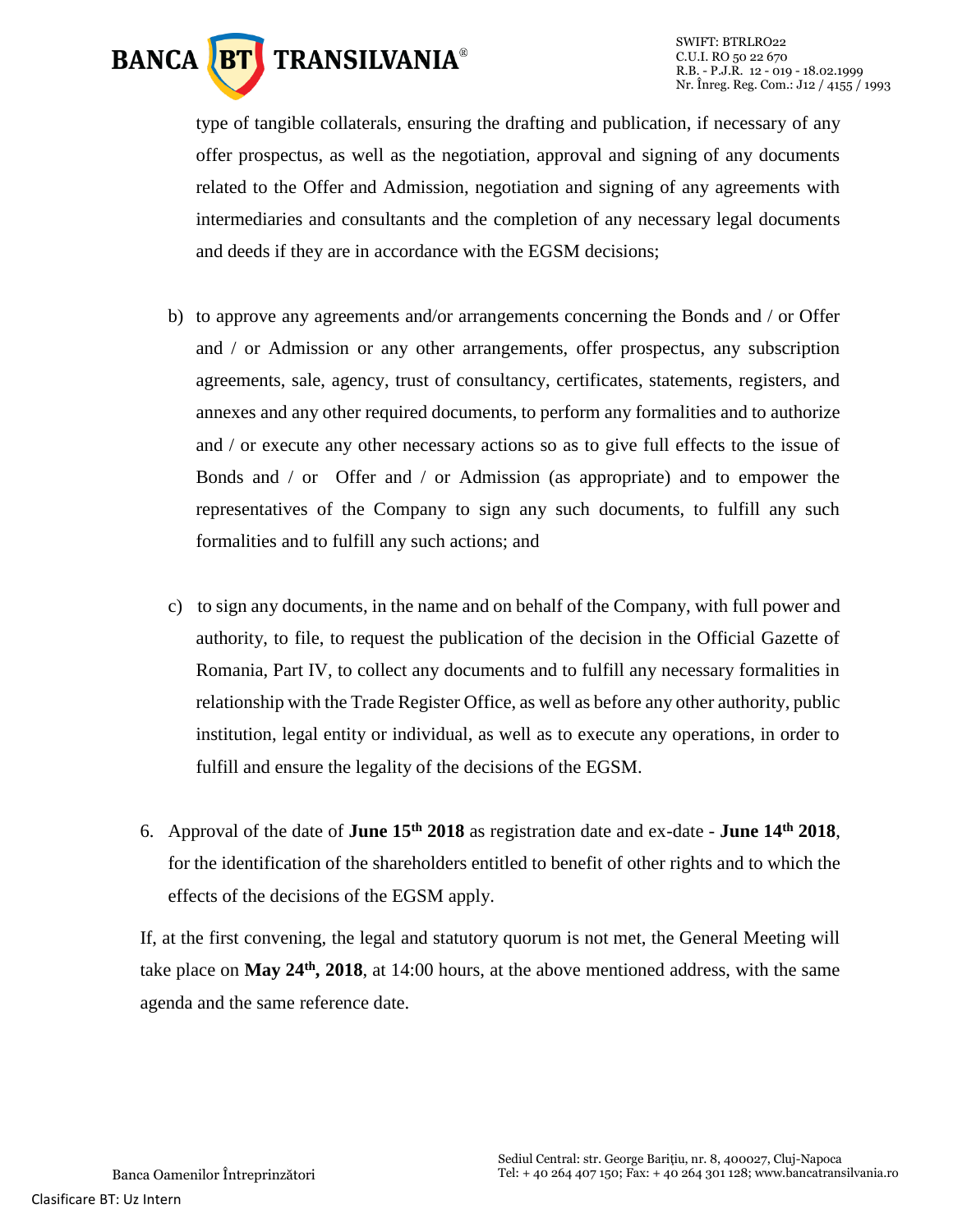

# **EGSM Documents:**

The convening notice, the documents to be debated as well as the EGSM resolution draft are available, starting with **April 20th 2018** on the web page of the company: [\(www.bancatransilvania.ro\)](http://www.bancatransilvania.ro/) or at the Company's headquarters in Cluj-Napoca, 8 G. Baritiu St.

The share capital of the company is composed of **4,341,439,404** shares, each share conferring the right to express one vote within the GEMS.

## **Shareholders' proposals regarding the GMS:**

One or more shareholders having at least 5% of the share capital, individually or jointly, are entitled:

- to introduce new topics on the agenda (provided that each topic is accompanied by a justification or a draft decision proposed to be approved by the general meeting and; such proposal has to be sent to the company not later than 15 days from the date of publication of the convening notice in the Official Gazette);
- to present draft resolutions for the topics on the agenda or proposed to be included on the agenda of the general meeting (such proposals will be written and sent to the company not later than 15 days from the date of publication of the convening notice in the Official Gazette).

If appropriate, the revised agenda will be republished by **May 11th 2018** according to the law.

The shareholders' proposals and the documents attesting the fulfilment of conditions to exercise the rights mentioned above will be sent as follows:

Through a handwritten document in original sent by post or courier service to Banca Transilvania S.A., 8 George Baritiu St., Cluj-Napoca, Cluj County. The document must be sent in an envelope on which the following is written clearly: "*For the General Meeting of Shareholders of the 23rd/24th of May 2018"*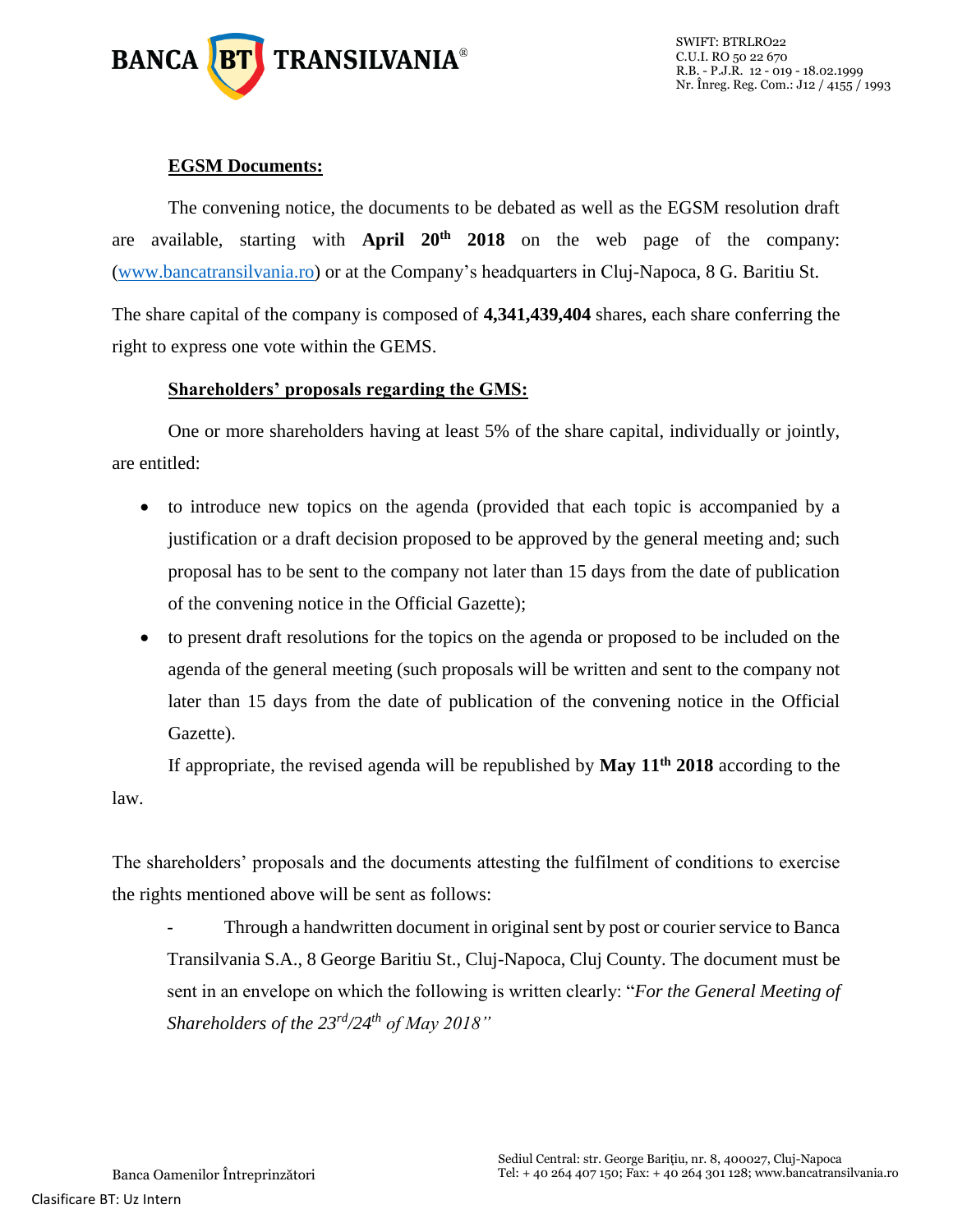

- Through a document signed with an extended electronic signature of the of the individual/legal representative/appointee in accordance with the Law no. 455/2001 regarding electronic signatures – sent to [actionariat@btrl.ro.](mailto:actionariat@btrl.ro)

#### **Questions regarding the GSM:**

The shareholders can submit questions in writing regarding the topics on the agenda together with acts enabling the identification of the shareholder, so that they may reach the registry of the company by **18.05.2018** at the latest.

The shareholders questions may be sent in writing by post or courier service to Banca Transilvania S.A.'s headquarters or by e-mail to [actionariat@btrl.ro.](mailto:actionariat@btrl.ro) If sent by post, the document must be sent in an envelope on which the following is written clearly: ""*For the General Meeting of Shareholders of the 23rd/24th of May 2018*".

The company may also reply by posting the answers on the company's website [\(www.bancatransilvania.ro\)](http://www.bancatransilvania.ro/), Investors' Relations Section, FAQ Tab (Frequently asked questions).

#### **Participation in EGSM:**

The reference date is **May 8th, 2018**. Only shareholders registered on that date with the Shareholding Register held by the Central Depository will be able to participate and vote in the general meetings.

Shareholders may participate in the general meetings directly (through legal representatives), may be represented by other persons according to the law or may vote by correspondence.

The access of shareholders in the GSM or vote via correspondence is allowed through the direct identification of the individual by an identification document - ID (Identity card or legal equivalent (I.C.) for Romanian citizens or passport/proof of residency for foreign citizens), for natural individuals. For companies, the ID of the legal representative (Identity card or legal equivalent (I.C.) for Romanian citizens or passport/proof of residency for foreign citizens) must be provided.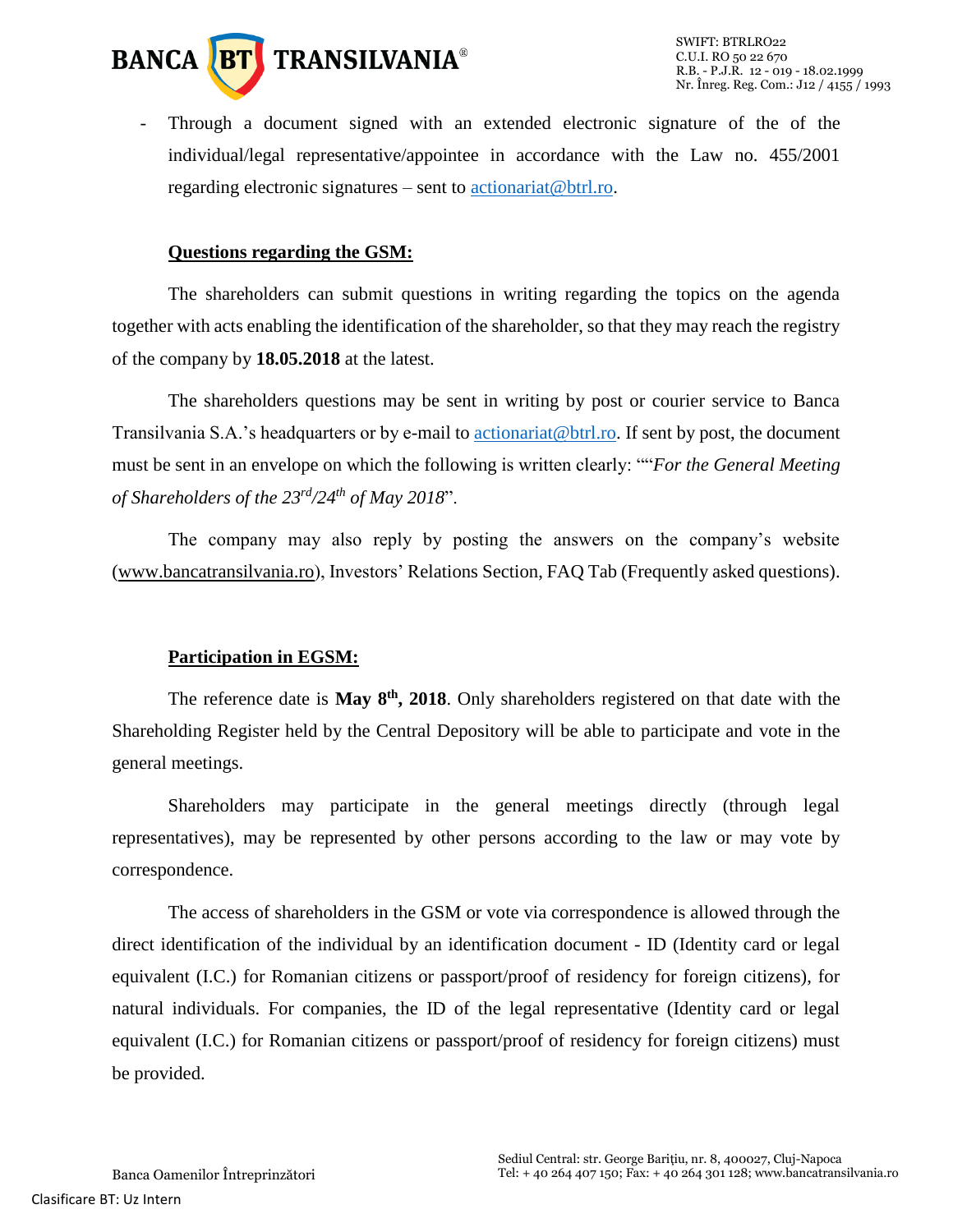

The quality of the legal representative of a shareholder-company or other entities without legal personality will be determined in accordance with the list of shareholders at the reference, received from the Central Depository or by the participants defined in art. 168 Paragraph 1 let. b) of the Law no. 297/2007 which provide custody services: a) the account statement which verifies the position of shareholder as well as the number of share held; b) the documents which attest the registration of information regarding the legal representative from the Central Depository/ other participants.

Should the legal representative of the shareholder-company not be mentioned in the shareholders' list at the reference date, then the quality of legal representative is proven through an official document which validates this quality (proof issued by a competent authority, in original or legalized copy, no older than 1 month before the date of the GSM).

The representative of the shareholder-individual must provide proof of identity (Identity card or legal equivalent (I.C.) for Romanian citizens or passport/proof of residency for foreign citizens) as well as a special or general power of attorney signed by the shareholder-individual.

The conventional representative of the shareholders-companies will provide the following proof of identity: identification document of the representative (Identity card or legal equivalent for Romanian citizens or passport/proof of residency for foreign citizens) together with special and general power of attorney signed by the legal representative. Information on power of attorney, general or specific, as well as voting by correspondence are mentioned below.

The documents presented in a foreign language other than English (except for identity documents valid in Romania) shall be accompanied by a translation made by a sworn translator in Romanian or English.

#### **General Power of Attorney**

Before their first use, general power of attorney shall be submitted / sent, in copy, containing the phrase "identical with the original" and with the signature of the representative so that the documents are received at the registry of the company until May  $18<sup>th</sup> 2018$ , 17:00, in an envelope clearly indicating "*For the General Meeting of Shareholders of the 23rd/24th of May 2018*".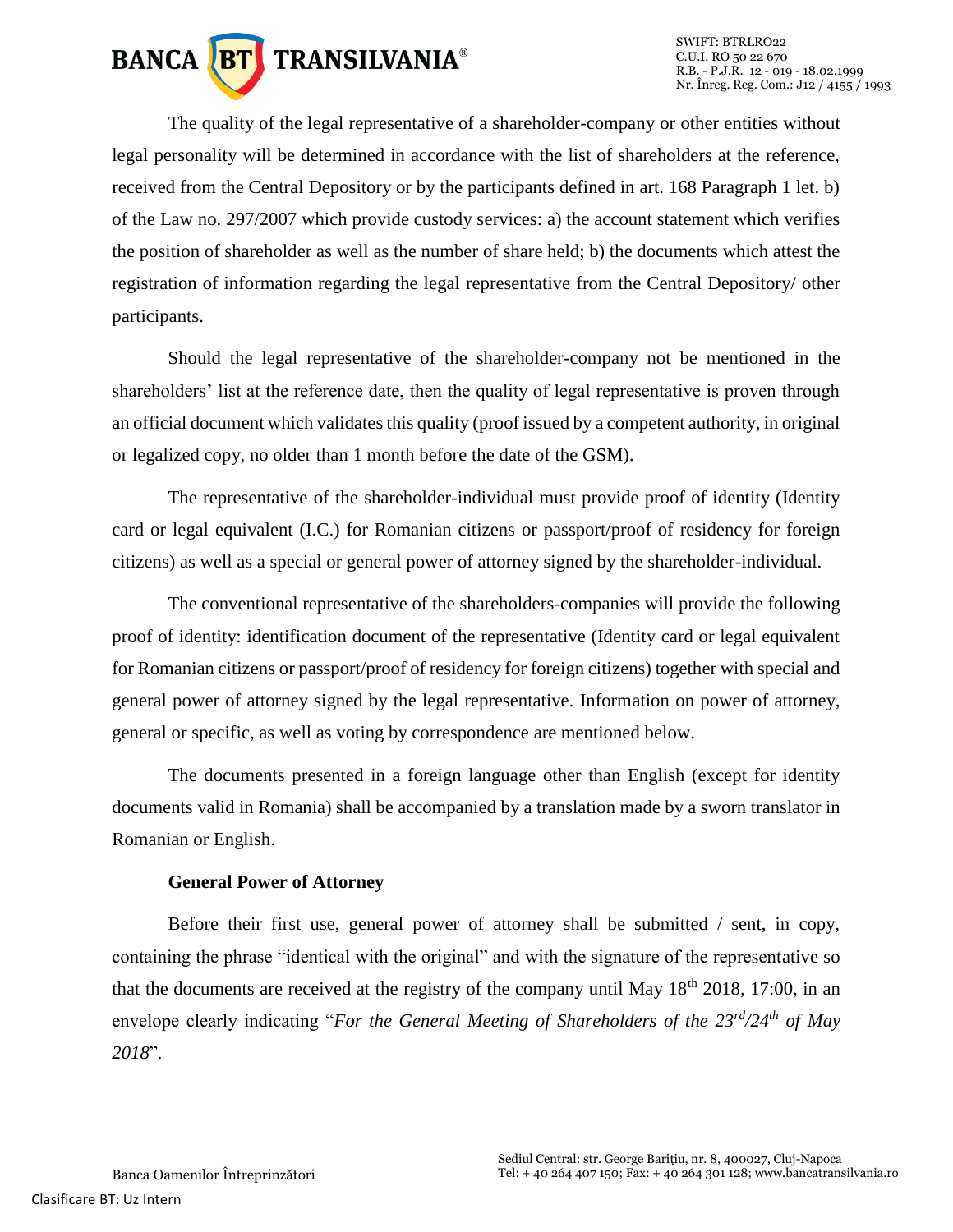

General Power of Attorney (GPA) in a certified copy will be retained by the Company, having made mention of this in the minutes of the general meeting. General Power of Attorney is valid for a period which may not exceed three years.

The GPA can be sent by e-mail with the extended electronic signature of the individual/legal representative/appointee, in accordance with the Law. 455/2001 on electronic signature, as amended and supplemented, so it may be received at the registry of the Company until **May 18th 2018, 17:00**, at [actionariat@btrl.ro,](mailto:actionariat@btrl.ro) with the subject "*For the General Meeting of Shareholders of the 23rd/24th of May 2018*".

To validate the mandate, the agent (conventional representative) must be either an intermediary (in accordance with Art. 2 para. 1 pt. 14 of Law no. 297/2004) or a lawyer and the shareholder is their client. Also, the agent must not be a situation of conflict of interest, such as:

- the agent is the significant shareholder of the Company or an entity controlled by such shareholder;

- the agent is a member of the management body of the Company, a significant shareholder or entity controlled by such shareholder;

- the agent is an employee or an auditor of the company or of a significant shareholder or entity controlled by such a shareholder;

- the agent is a spouse, relative or in-law up to the fourth degree of one of the individuals mentioned above.

The representative cannot be replaced by another person, unless this right has been expressly transferred by the shareholder through a power of attorney. If the representative is a legal entity, it may exercise its mandate through any person that is part of its governing body or its employees (through proof of quality of representation).

Along with GPA, the shareholders will send the company proof that the agent is either an intermediary (in accordance with Art. 2 para. 1 pt. 14 of Law no. 297/2004) or a lawyer and the shareholder is a client thereof.

Also, individual shareholders will send copy of the proof of their identity.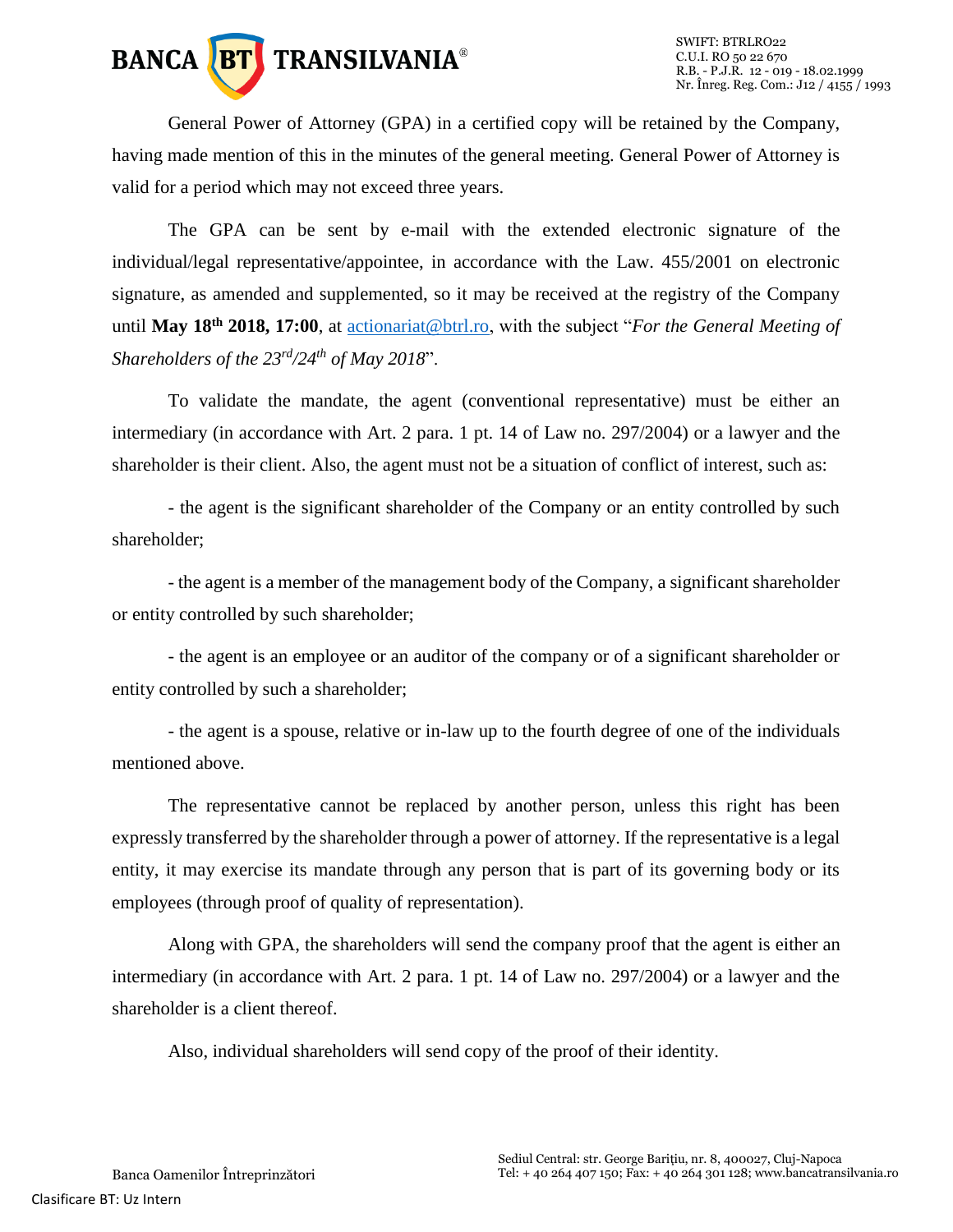

The documents presented in a foreign language other than English (except for identity documents valid in Romania) shall be accompanied by a translation made by a sworn translator in Romanian.

Verification and validation of the GPA submitted to the Company will be conducted by the technical secretaries designated in accordance with the law, who shall safeguard the documents.

# **Special Power of Attorney (SPA) and correspondence voting ballots**

- 1. The documents necessary for individual shareholders to attend the EGSM are:
	- an identification document, if the shareholder attends the meeting in person;
	- a special power of attorney in accordance with the law and the identification document of the representative, if the shareholder is represented by another person;
- 2. The documents necessary for shareholders companies to attend the EGSM are:
	- o Legal representative the quality of the legal representative of a shareholdercompany or other entities without legal personality will be determined in accordance with the list of shareholders of the Company at the reference date, received from the Central Depository or by the participants defined in art. 168 para. 1 let. b) of the Law no. 297/2007 which provide custody services: a) the account statement which verifies the position of shareholder as well as the number of share held; b) the documents which attest the registration of information regarding the legal representative from the Central Depository/ other participants.
	- o Should the legal representative of the shareholder-company not be mentioned in the shareholders' list at the reference date, then the quality of legal representative is proven through an official document which validates this quality (proof issued by a competent authority, in original or legalized copy, no older than 1 month before the date of the GSM).
	- o beside the aforementioned document proving the legal representative status of the person signing the power of attorney, the person delegated with representation competence must also present, in accordance with the law, the special or general power of attorney signed by the legal representative of the respective legal entity.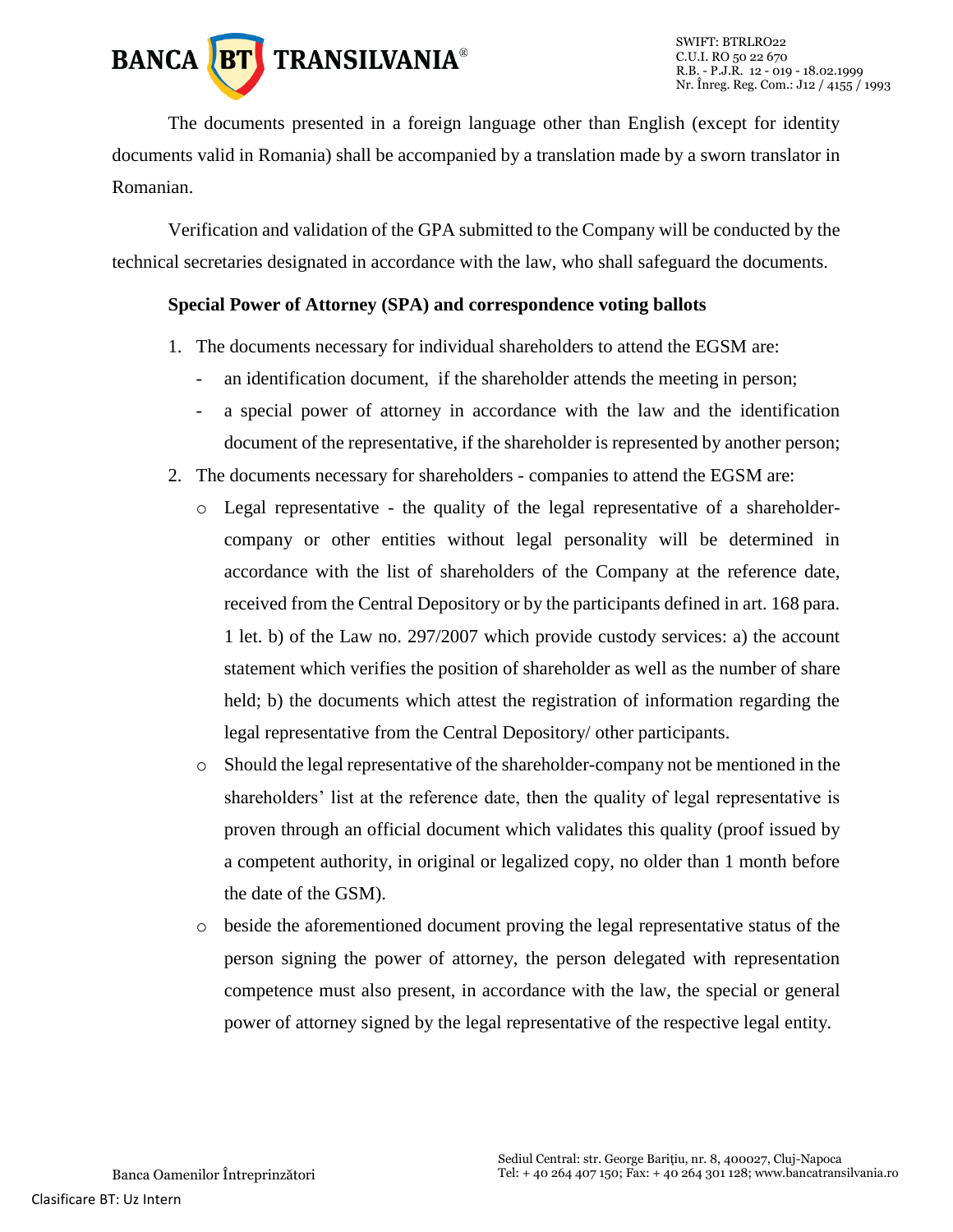

SWIFT: BTRLRO22 C.U.I. RO 50 22 670 R.B. - P.J.R. 12 - 019 - 18.02.1999 Nr. Înreg. Reg. Com.: J12 / 4155 / 1993

Starting with April 20<sup>th</sup> 2018 the special power of attorney forms, respectively those for exercising the right to vote by correspondence will be available at the Company's Head Office and the company's branches/agencies in the country or can be downloaded from the company's website [\(www.bancatransilvania.ro\)](http://www.bancatransilvania.ro/), in both Romanian and English**.**

After filling in and signing the power of attorney forms, under the sanction of losing the voting right, a copy is to be filed with / sent to the Company's Head Office or branches by **May 18th, 2018** (in an envelope mentioning "*For the General Meeting of Shareholders of the 23rd/24th of May 2018*"), another copy will be given to the authorized person and the third will remain with the shareholder. The power of attorney will be accompanied by a copy of the identification document of the individual shareholder /legal representative of the shareholder-company and for legal entities by an official document certifying the quality of legal representative mandated to sign the power of attorney. The special power of attorney should include the information provided in the special power of attorney form provided by the Company specifying the vote for each item on the agenda. The power of attorney forms can be sent by e-mail to the following e-mail address: [actionariat@btrl.ro.](mailto:actionariat@btrl.ro)

Credit institutions that provide custody services for the company's shareholders may sign and transmit the GPAs / SPAs by mail on behalf of their clients, based on the rights conferred onto them by the custody contracts as well as the exact voting instructions received from customers for such a GSM.

In this case, the SPAs/ correspondence voting ballots shall be accompanied by an affidavit issued by the credit institution which received the power of representation by the SPA, which establishes that:

(a) the credit institution provides custody services for that said shareholder;

(b) the instructions contained within the power of attorney) are identical to the instructions from the SWIFT message received by the credit institution in order to vote on behalf of the shareholder;

The SPAs / correspondence voting forms and the before mentioned affidavit issued by the credit institution that received power of representation through the SPA must be submitted at the company in original, signed, as appropriate, or transmitted by e-mail t[o actionariat@btrl.ro](mailto:actionariat@btrl.ro) without